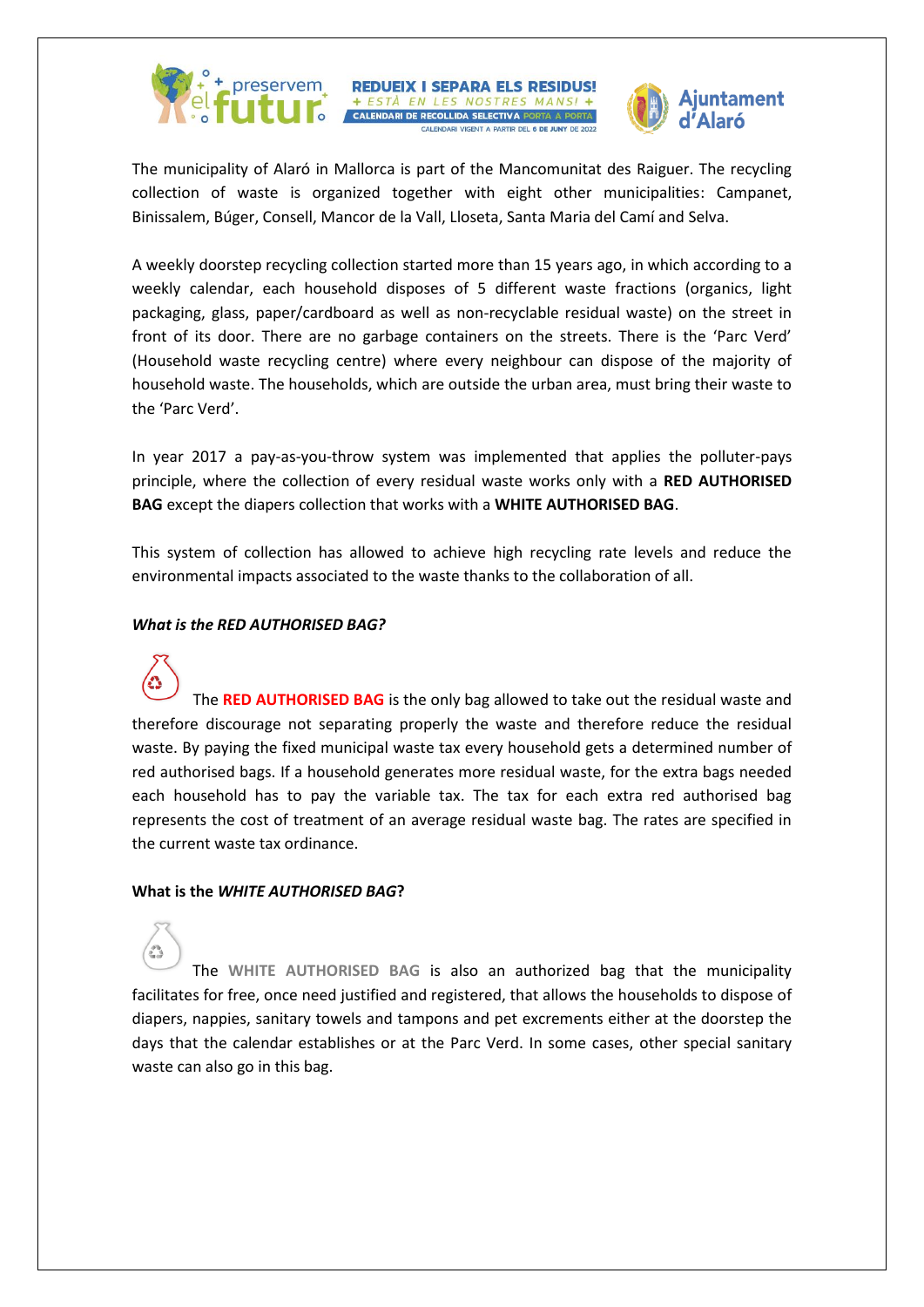# **WEEKLY CALENDAR FOR DOORSTEP RECYCLING COLLECTION SCHEME**



REMEMBER! THIS NEW CALENDAR WILL START ON JUNE 6st

# **PARC VERD**

The Parc Verd or household waste recycling centre is a municipal facility with access control where the public can dispose of special household waste. There are collection points for the following waste streams:

Household waste:

- $\checkmark$  Paper and cardboard ("Paper/Cartró")
- Glass ("Vidre")
- $\checkmark$  Light packaging ("Envasos Lleugers")
- $\checkmark$  Organic matter ("Orgànica")
- $\checkmark$  Residual waste ("Rebuig"). This can only be accepted in the authorized red bag or with the standardized sticker bought in the facility.
- $\checkmark$  Nappies ("Bolquers"). This can only be accepted in the authorized white bag
- $\checkmark$  Electrical and electronic devices without CFC (large household appliances, small electrical appliances, computer and telecommunications equipment, electrical appliances, lighting equipment)
- $\checkmark$  Electrical appliances with CFC (refrigerators, freezers, air conditioners, etc.)
- $\checkmark$  Bulky waste: furniture, mattress, mattress base and similar.
- $\checkmark$  Clothes and footwear
- $\checkmark$  Scrap iron
- $\checkmark$  Green waste from pruning and gardening
- $\checkmark$  Alkaline and button batteries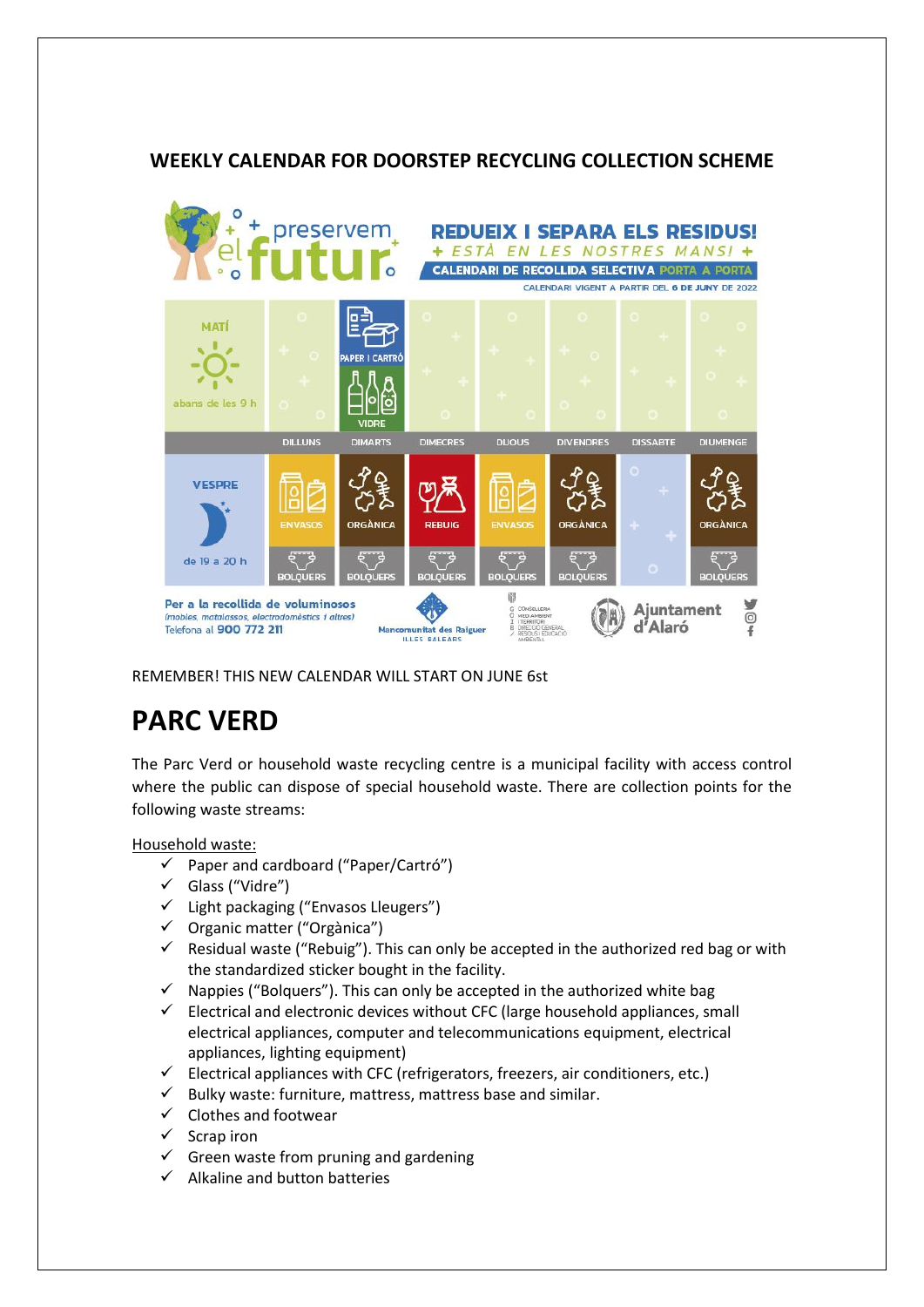- $\checkmark$  Hazardous waste packaging
- $\checkmark$  Waste mineral oil
- $\checkmark$  Waste vegetable oil
- $\checkmark$  Fluorescent lamps, low consumption bulbs, low pressure sodium lamps, high intensity discharge lamps, including pressure sodium lamps and metallic halide lamps
- $\checkmark$  Car batteries
- $\checkmark$  Small quantities of construction and demolition waste from small-scale works
- $\checkmark$  Small quantities of reduced size of waste with asbestos

The municipality can modify the list of accepted waste in accordance with the regulations.

### Location

The Parc Verd of Alaró is in: Av. Constitució, 79

#### *Opening times*

Monday to Friday from 7.00 to 10.00h and 17:00 to 20:00 Saturday and Sunday from 09.00 to 13.00h. Bank holidays closed.

#### *Attention! Residual waste and nappies in the authorized bags only!*

If you need further information, please email [mediambient@mancomunitatdesraiguer.net](mailto:mediambient@mancomunitatdesraiguer.net) or call town halls of Alaró 971 510000 or the Mancomunitat des Raiguer 971 87 70 10.

**We thank you in advance for your collaboration to altogether keep improving the separate collection of waste in Alaró.**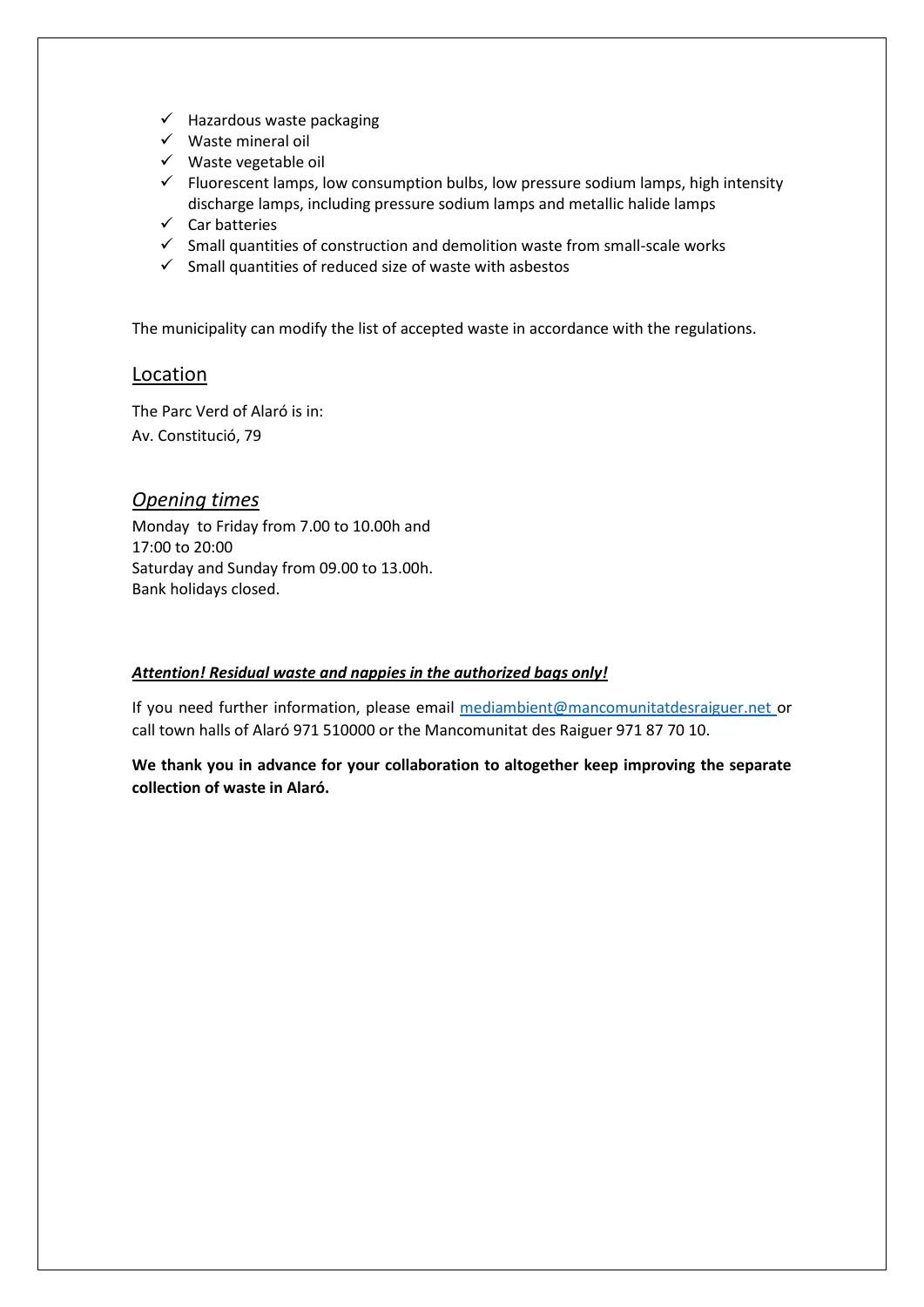

# A + preservem REDUEIX I SEPARA ELS RESIDUS! CALENDARI VIGENT A PARTIR DEL 6 DE JUNY



# Do you know where everything goes?



#### **ORGANIC MATTER**

In a bag in a bin or hanging

#### **YES**

Fruit, veggies, meet and fish waste Egg shells, nuts and shellfish Pasta, rice and bread waste Small garden waste (leaves, bouquets, herbs, etc.) Coffee waste and tea bags Kitchen paper and serviettes

## **NO**

Liquids (broth, milk, oil) Packaging, aluminium foil Big vegetal wastes or with pesticides Pet excrements Ashes and cigarette butts Dust from brushing or vacuum, ceramic waste or stones



**LIGHT PACKAGING** 

In a bin or plastic bag

#### **YES**

Empty plastic packaging (water, drinks, detergent, toiletries, yogurts, etc.). Beverage and food cans Empty tetra packs (milk, juice, etc.) Plastic bags Metal and plastic lids. Aerosols Plastic and foam food trays and aluminium foil

#### **NO**

Non-empty packaging Toys, plastic furniture CD's Plastic tube or hose Glass



**PAPER/CARTBOARD** In paper bags, cardboard box or in a bundle

| <b>YES</b>             | <b>NO</b>                                    |
|------------------------|----------------------------------------------|
| Newspaper, magazines   | Kitchen paper and serviettes                 |
| Books and notebooks    | Plasticized paper (from the butcher's, etc.) |
| Clean folded cardboard | Paper with oil, paint or food remaining's    |
| Paper sheets           | Aluminium foil or carbon copy                |
| Wrapping paper         | Paperclips or staples                        |